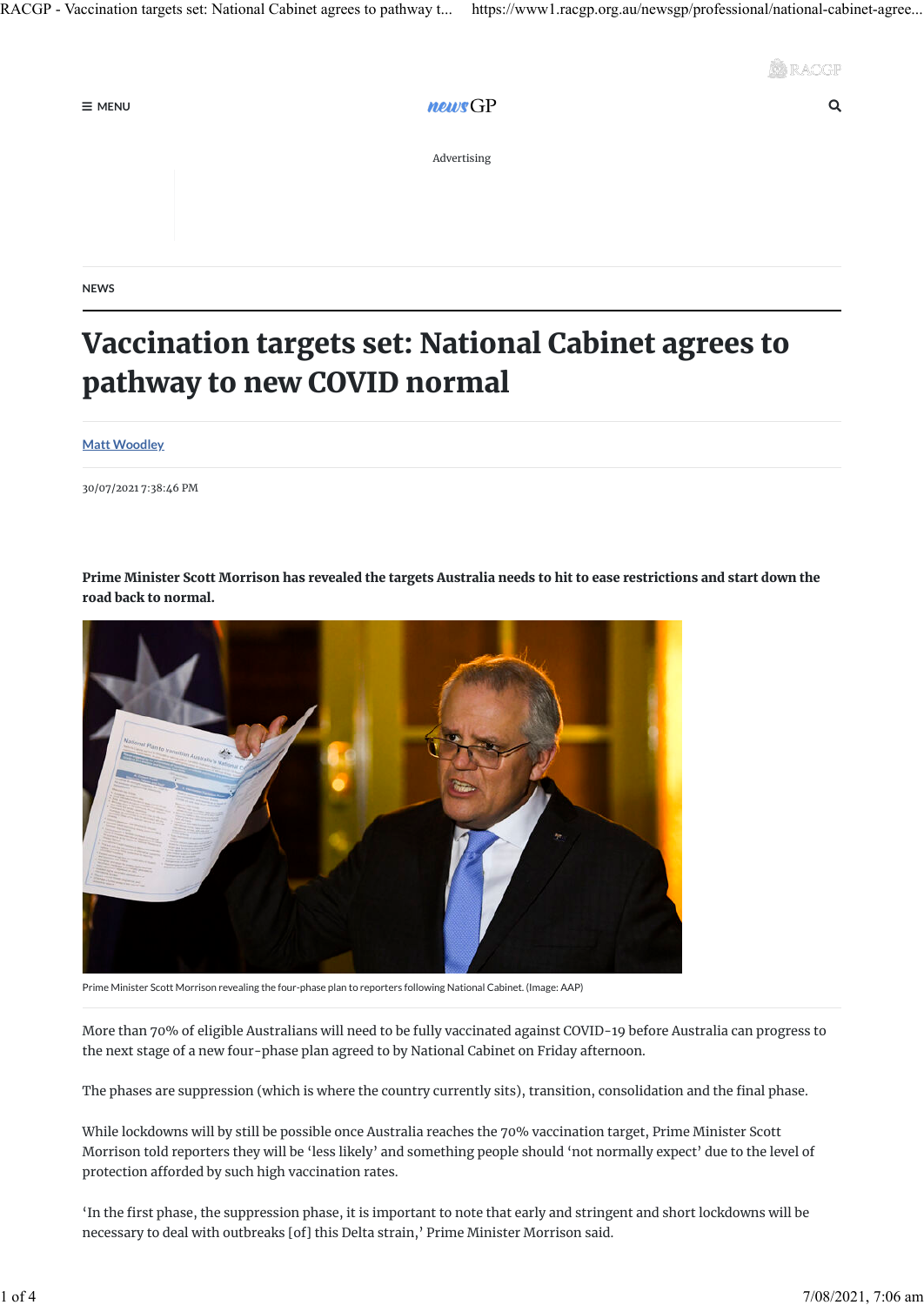The 70% threshold does not solely apply to a national average: each state and territory will also need to hit that mark before they can move into 'Phase B'.

'Phase B … [will] seek to minimise serious illness, hospitalisation, and fatality as a result of COVID-19 with low-level restrictions,' the Prime Minister said.

'International border caps will remain, and low-level international arrivals will be able to be undertaken under controlled settings with safe and proportionate quarantine to minimise the risk of COVID entering.'

Under the plan, vaccinated Australians will be subject to fewer restrictions than the rest of the population, but the details of this aspect of the transition phase are 'still to be worked through'.

Once the country reaches an 80% average vaccination rate, the Federal Government will abolish caps on returning vaccinated Australians, increase capped entry of student, economic and humanitarian visa holders, and lift all restrictions on out-bound travel for vaccinated Australians.

'In this phase, the measures may include maximising the vaccination coverage … [and] minimum ongoing baseline restrictions, adjusted to minimise cases without lockdowns,' Prime Minister Morrison said.

'There will be a gradual reopening of inward and out-bound international travel with safe countries – those that are have the same sort of vaccination levels that Australia has – and proportionate quarantine and reduced requirements for fully vaccinated in-bound travellers.

The final phase of the plan will have minimal restrictions and involve living with COVID like other infectious diseases, but the Doherty Institute reportedly did not recommend a vaccination target for this stage.

Prime Minister Morrison also revealed that states and territories will maintain autonomy to determine their own restrictions, but he did not put a timeline on when the di�ering phases of the plan will be triggered, other than to say that he believes Australia will reach at least Phase B 'by the end of the year'.

'We haven't put timelines on this because the timelines are now in the hands of all Australians together with state and territory governments and the Federal Government,' he said. 'Whether that is achieved is up to all of us.

'If you want to get vaccinated, the AstraZeneca vaccine is there for you. It is a highly e�ective vaccine … it is the most recognised COVID-19 vaccine in the world, and it is there and available to boost the vaccination efforts right across the country.

'Every single vaccine will take us closer to achieving each of these steps and Australians, we have to take each step together and that starts with walking in the door of that vaccine clinic and seeing that GP, that pharmacist, the state hub, and getting that vaccine.'

Prime Minister Morrison also confirmed there is no mechanism to prevent states or territories enforcing their own, stricter version of the plan, but said he believes 'residents of those states would be very disappointed if they were held back'.

'This is a plan that we have agreed to in principle,' he said. 'Once we've finalised the plan and the other elements to it that I've noted this evening, we will be releasing further information at that time.

'There was certainly a good consensus today that this has to be a national plan and that we had to move together, hence why we took the decision that the whole country has to get there on average first before any individual state can move into that next phase.

'But I can tell you there is no state or jurisdiction in the country that wants to apply a lockdown or hold Australians back should it not be necessary.

'What the modelling and the work done by Doherty and Treasury showed us today was that when you get to that 70% level, you have achieved a level of coverage which enables you to then ease into that process.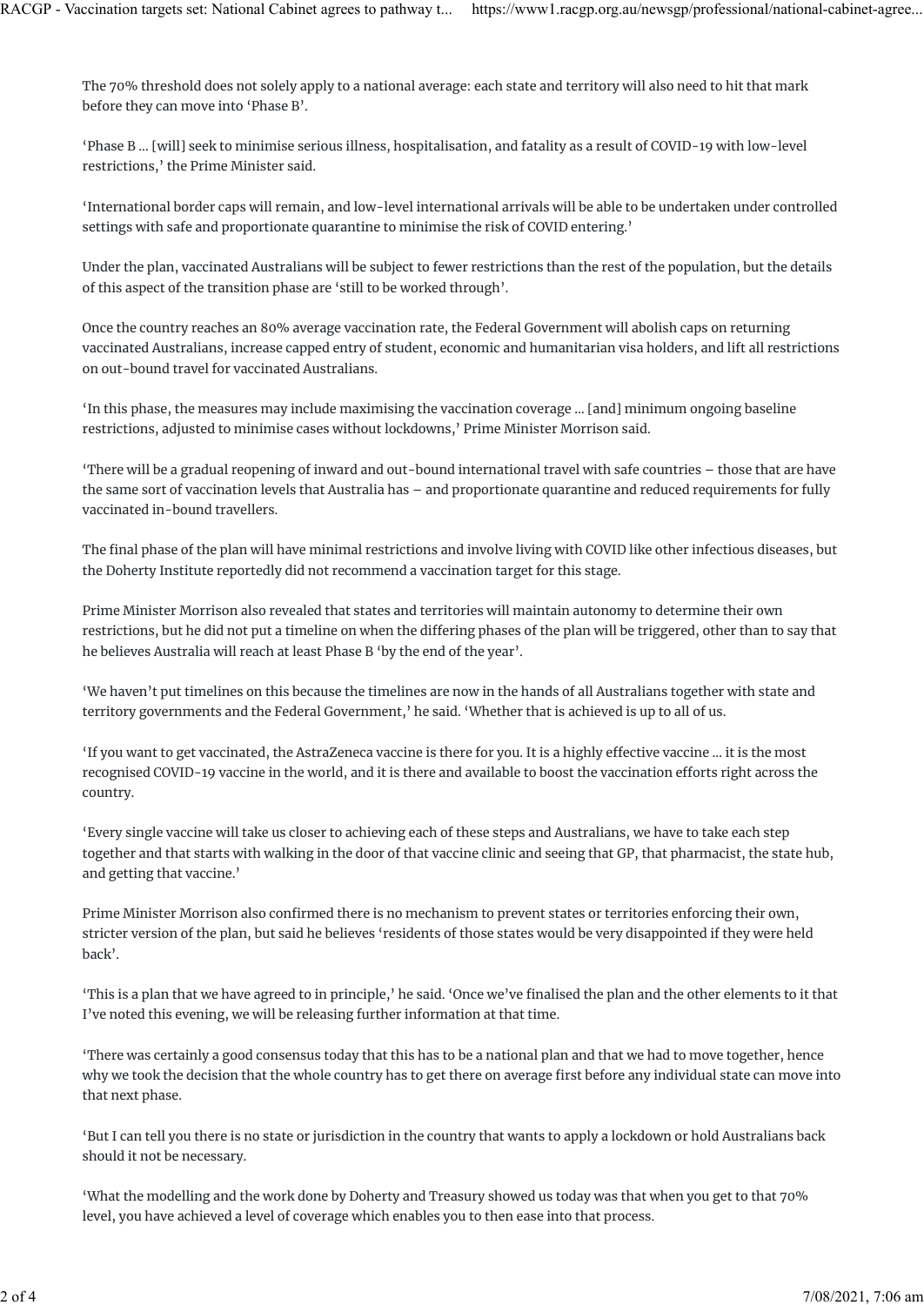'We don't go from shut one day, open the next. That is a very, in our view, dangerous path. What we need to do is take steps towards that – sensible, cautious steps.'

Aside from the plan outlined following National Cabinet, it was also revealed that all non-urgent elective surgery in Sydney has been suspended, while Tasmanians over 30 will be able to book COVID vaccinations from Saturday 31 July.

Log in below to join the conversation.

## [COVID-19](https://www1.racgp.org.au/newsgp/allnews?tagname=COVID-19) [National Cabinet](https://www1.racgp.org.au/newsgp/allnews?tagname=National%20Cabinet) [vaccine rollout](https://www1.racgp.org.au/newsgp/allnews?tagname=vaccine%20rollout)

| <b>NEWSGP WEEKLY POLL</b><br>Are you happy with the incoming changes to CPD? |       |
|------------------------------------------------------------------------------|-------|
| $O$ Yes                                                                      |       |
| $O$ No                                                                       | $4\%$ |
| Undecided<br>$\circ$                                                         | 72%   |
|                                                                              | 18%   |
| Indifferent<br>Ο                                                             | $4\%$ |
| Vote                                                                         |       |
|                                                                              |       |

Advertising

[Login to comment](https://www1.racgp.org.au/login?returnurl=/newsGP/Professional/National-Cabinet-agrees-in-principle-to-pathway-to)

Dr Adam Louws **31/07/2021 7:15:03 AM**

This is ridiculous. What if people decide not to get vaccinated? Do we just stay locked down forever? No thanks!

Dr Christopher John Hazzard **31/07/2021 9:02:00 AM**

Now the focus can change.

It becomes our fault that the country does not open up rather than the fault of the Federal Government.

Dr Peter Russell Allamby **31/07/2021 1:58:04 PM**